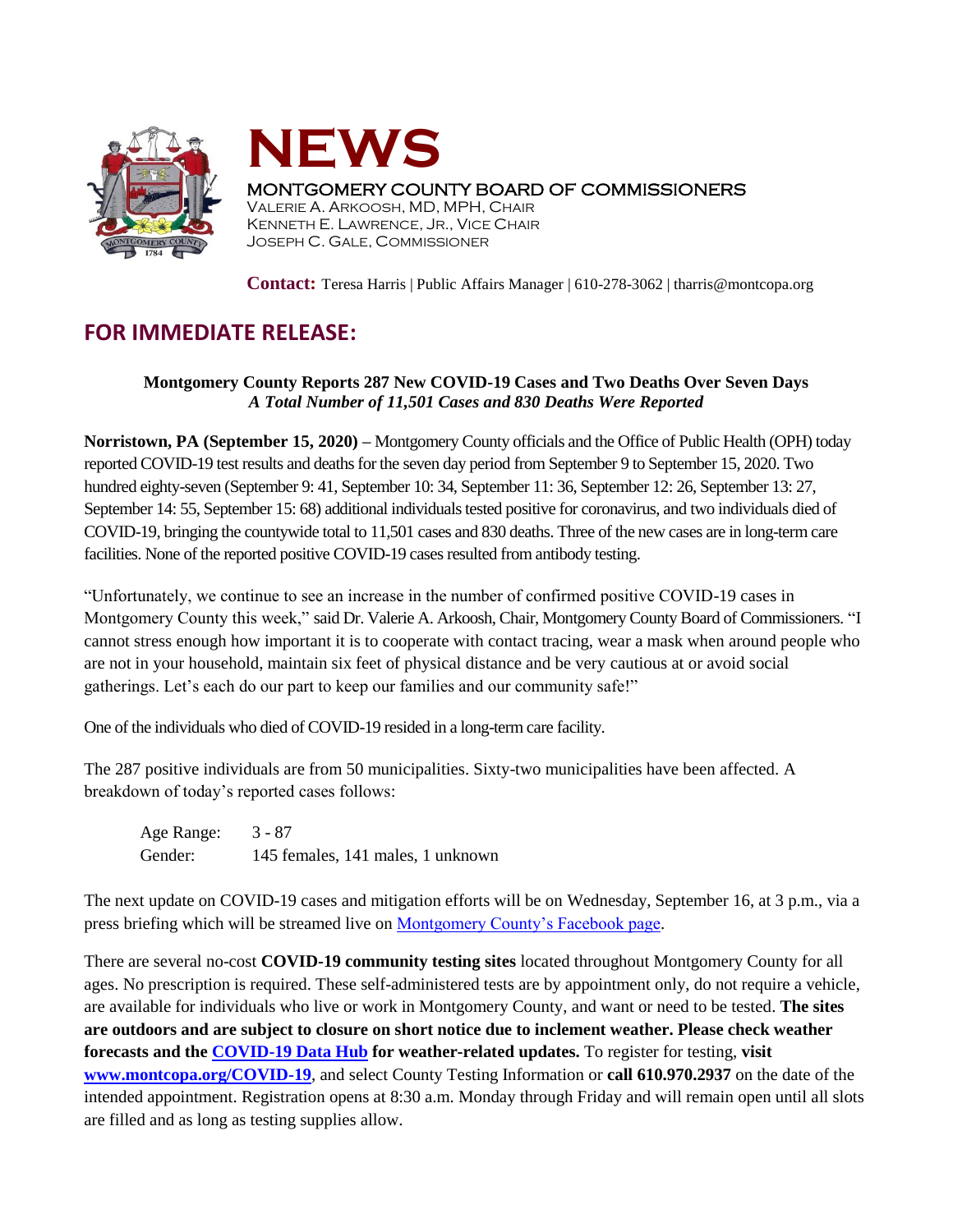**Ardmore** – 114 W. Lancaster Ave., Ardmore, PA. Testing is available Mondays, Wednesdays, and Fridays from 4 p.m. to 6 p.m., and on Tuesdays and Thursdays from noon to 2 p.m.

**Green Lane** – Deep Creek and Snyder Roads, Green Lane, PA. Testing is available Mondays, Wednesdays, and Fridays from 4 p.m. to 6 p.m., and on Tuesdays and Thursdays from noon to 2 p.m.

**Lansdale** – 421 W. Main St., Lansdale, PA. Testing is available Mondays, Wednesdays, and Fridays from 4 p.m. to 6 p.m., and on Tuesdays and Thursdays from noon to 2 p.m.

**Norristown** – Delaware Valley Community Health Center at the Norristown Regional Health Center at 1401 Dekalb St., Norristown, PA.. Testing is available Mondays, Wednesdays, and Fridays from 10 a.m. to noon, and on Tuesdays and Thursdays from 3 p.m. to 5 p.m.

**Pottstown –** Montgomery County Office of Public Health, 364 King St., Pottstown, PA. **This site will be closed on Friday, September 18 and will reopen on Monday, September 21.** Testing is normally available Mondays, Wednesdays, and Fridays from noon to 2 p.m., and on Tuesdays and Thursdays from 4 p.m. to 6 p.m.

**Willow Grove** –First Baptist Church - Crestmont, 1678 Fairview Ave., Willow Grove, PA. Testing is available Mondays, Wednesdays, and Fridays from noon to 2 p.m., and on Tuesdays and Thursdays from 4 p.m. to 6 p.m.

While the above locations will be closed on Saturday and Sunday, information on **additional testing sites**, many of which operate over the weekend, can be found at [www.montcopa.org/COVID-19](http://www.montcopa.org/COVID-19) under the County Testing Information button.

COVID-19 contact tracing efforts are ongoing and are critical to slowing the spread of the disease. The County has partnered with ACLAMO, Family Services of Montgomery County, Montgomery County OIC, and Visiting Nurses Association Community Services to help with contact tracing efforts. Individuals who have been tested or identified as a direct contact of an individual who has tested positive for COVID-19 and has received a call from the 'Results Center' or any of our community partners may return the call to 610.278.5923 to find out their results or status. All information discussed on the call is strictly confidential and is only used to trace COVID-19 cases.

The COVID-19 outbreak continues to be a rapidly evolving situation. Please visit the Montco COVID-19 Data Hub at [www.montcopa.org/covid-19](http://www.montcopa.org/covid-19) to get the latest news, geographic and demographic information, and updates.

###